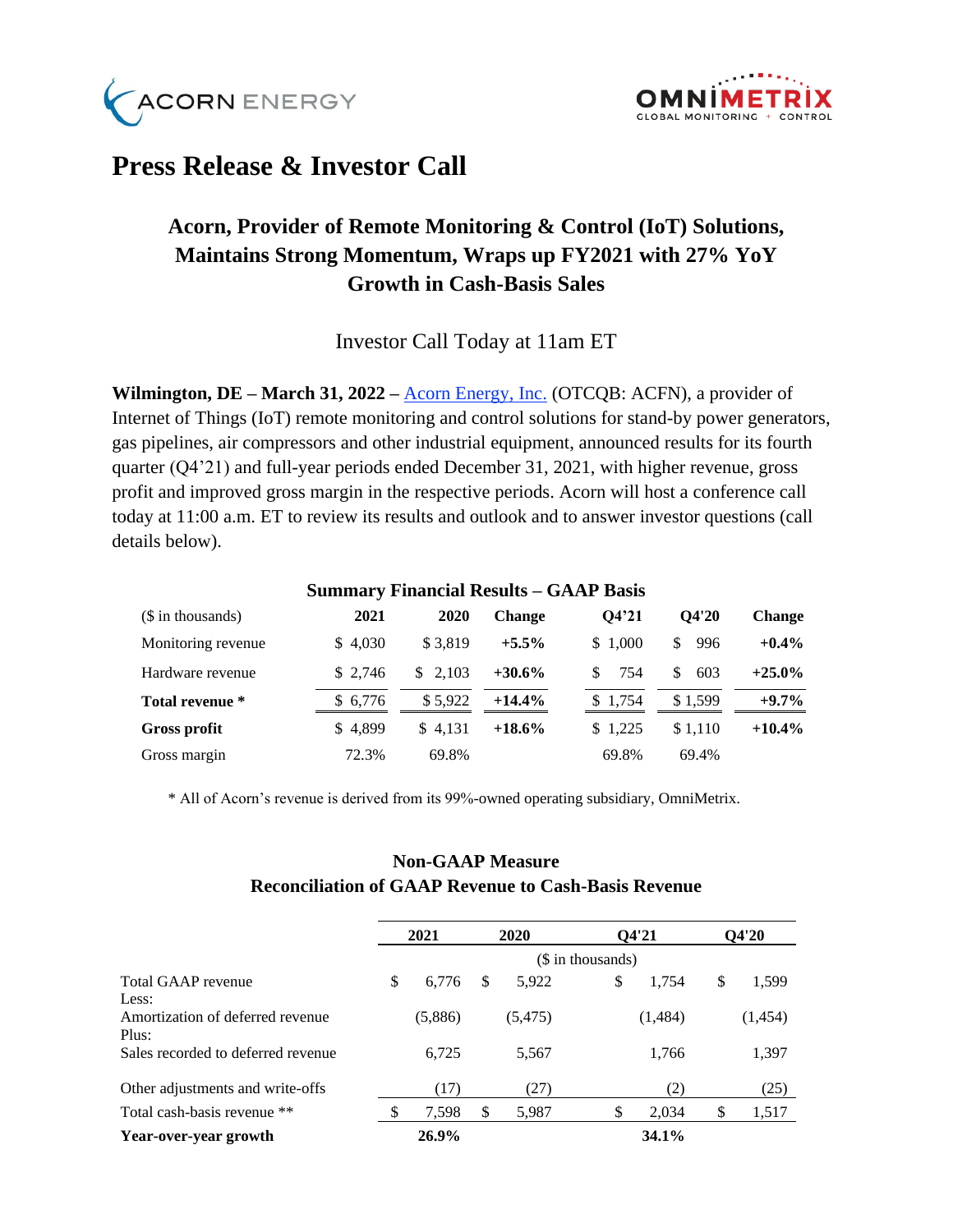\*\*See definition of non-GAAP measure below.

Jan Loeb, Acorn's CEO, commented, "I am thrilled with the success that OmniMetrix was able to realize in 2021 despite business environment challenges including COVID-19, supply chain constraints and labor force competition, among others. We exceeded the targeted growth that we had set of 20% in cash-basis sales and finished the year with 27% year-over-year growth in cashbasis sales while posting 14% growth in GAAP-basis revenue. Our gross margin improved slightly to 72% despite increases in the costs to manufacture our products. We generated positive operating cash flow, while also investing in the future growth of our business.

"Our hardware sales were strong throughout 2021, including Q4, as we benefited from the sale of next-generation monitoring hardware to replace older units based on 3G technology. The sunsetting of legacy units benefits hardware sales, while having a short-term stalling impact on monitoring revenue growth due to some customer churn.

"Despite rising costs, our team rose to the challenge of maintaining strong gross margin by becoming more agile and creative in the scoping of next-generation product initiatives, ongoing design improvements, increasing economies of scale in our operations, as well as our focus on driving higher-margin commercial and industrial sales. Additionally, we implemented a price increase in September, to partially offset rising costs.

"When considering our financials, it is important to note that as a result of Acorn's net operating loss (NOL) carryforwards of over \$70M, we recorded no tax expense in 2021. Our NOLs will largely shield the company from paying cash income taxes for the foreseeable future, thereby benefiting our cash flows.

"As businesses confront the rapid rise in labor and energy costs, ongoing environmental pressures, and increasingly violent weather patterns, we continue to believe the value proposition and return on investment of our solutions becomes even more compelling. OmniMetrix solutions reduce the personnel, time, travel, costs, emissions and overall environmental footprint required to monitor and manage machines and equipment. We will continue to stress the underlying foundation of our business, which is to bring a cost-effective solution to our customers through remote monitoring, which is considerably less expensive and more effective than ongoing, inperson inspection of industrial assets, particularly in remote locations.

"Remote monitoring also provides data and insights that enable customers to fine-tune their operations and improve efficiency. Better information also leads to improved maintenance and reduced downtime of critical systems – naturally benefitting our customers' bottom line.

"Given OmniMetrix's technology leadership and the ongoing innovation of our engineering and product design team, we see substantial opportunities for growth in the under-penetrated industrial markets that we serve. We have a strong financial base to support our growth, providing ample liquidity and working capital. We have seen some impact on our business from global supply chain issues, but we have been successful so far in mitigating most of these issues by actively managing our inventory of key components and supplies.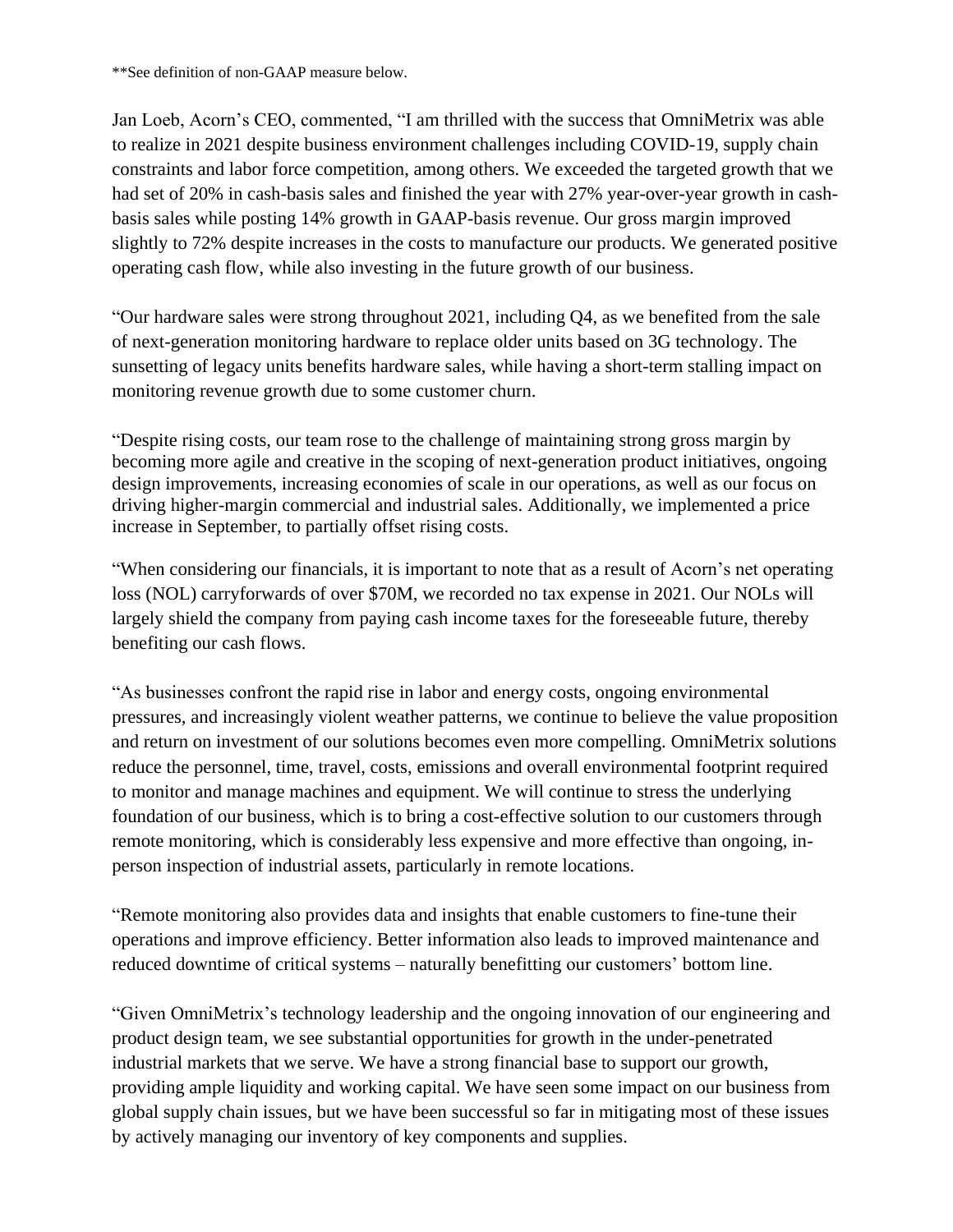"We do not currently anticipate that either supply issues or cost pressures will have a material adverse impact on our business, though these factors could limit further margin expansion in the near term."

## **Additional Financial Highlights**

- Revenue rose 14% to \$6.8M in 2021 from \$5.9M in 2020, reflecting a 31% increase in hardware and accessories sales and a 5.5% increase in monitoring revenue. The increase in hardware revenue was due to a higher percentage of commercial and industrial (C&I) customers versus residential customers and an increase in the number of monitoring devices sold. C&I products have a higher price point than residential products, thus, the higher concentration of C&I customers benefits revenue per unit. The increase in monitoring devices sold was principally due to sales ahead of the sunsetting of 3G monitoring units in February 2022. Also as a result of sunsetting, with new units replacing existing units, monitoring revenue did not increase ratably with equipment sales as new equipment typically assumes the remaining prepaid monitoring plan of sunsetting units.
- Q4'21 revenue increased 10% to \$1.8M from \$1.6M in Q4'20, with hardware revenue increasing 25% and monitoring revenue increasing less than 1%, for similar reasons as for the full-year 2021.
- In 2021, gross profit rose to \$4.9M, reflecting a gross margin of 72%, compared to a gross profit of \$4.1M, and a 70% gross margin in 2020. Gross margin improved despite increases in cost of sales, as OmniMetrix implemented a price increase to offset increasing costs, and also because the gross margin on monitoring revenue improved from 84% to 91%. The increase in gross margin on monitoring revenue resulted from the successful negotiation with our carrier of a more favorably-structured cellular data rate plan for OmniMetrix's business in Q1'21. Gross margin remained strong at 70% in Q4'21 compared to 69% in Q4'20.
- OmniMetrix's total operating expense increased 10% to \$4.0M in 2021 vs. \$3.6M in 2020, reflecting increases in both selling, general and administrative expenses (SG&A) and research and development (R&D) expenses. Increased SG&A costs included \$189,000 in personnel expenses related to bonuses, promotional wage increases, staff additions, stock compensation, and sales commissions and a reserve of \$15,000 for potential sales tax liability. R&D costs increased \$120,000 due to increases in engineering staff wages and bonuses, and expenses to third party consultants in the continued development of next generation products and new possible product lines.
- OmniMetrix generated operating income of \$925,000 in 2021, a 59% improvement over \$580,000 in 2020, as growth in revenue outpaced expenses.
- Acorn, the parent company of OmniMetrix, incurred SG&A costs of \$933,000 in 2021 vs. \$890,000 in 2020, a 5% increase, primarily related to increases in professional fees and insurance premiums.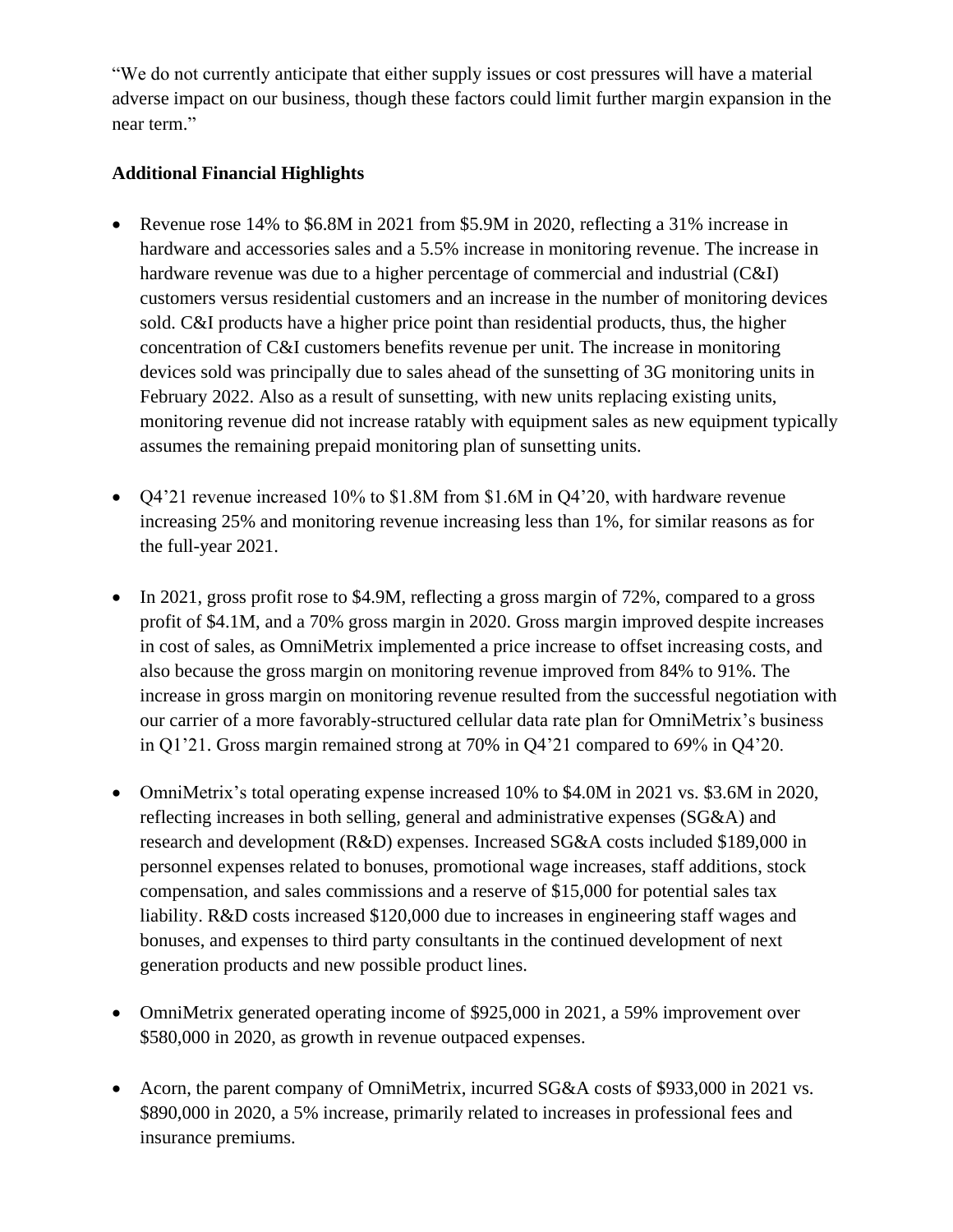• Reflecting improved performance at OmniMetrix, 2021 consolidated operating loss improved by \$302,000 to \$8,000 from \$310,000 in 2020. Prior-year net results included a \$421,000 Q4'20 gain on SBA PPP loan extinguishment, resulting in net income of \$69,000 in 2020 vs. a net loss of \$21,000 in 2021. Acorn reported a Q4'21 net loss of \$66,000 compared to net income of \$417,000 in Q4'20, with the variance also mainly attributable to the Q4'20 gain on PPP loan extinguishment.

## **Liquidity and Capital Resources**

Consolidated cash and cash equivalents were \$1,722,000 at December 31, 2021, compared to \$2,063,000 at December 31, 2020. In Q1'21, OmniMetrix paid off the \$149,000 balance on its receivables-based line of credit and allowed the line to expire, due to the company's strong cash position.

Cash generated from operating activities was \$132,000 in 2021, as compared to \$464,000 in 2020, primarily due to investments in net working capital. The company invested \$381,000 of operating cash for inventory during 2021 in an effort to mitigate procurement issues for key components and materials, given global supply chain disruptions.

The Company continued to invest in technology and software development, using \$317,000 in 2021, compared to \$93,000 in 2020. The 2021 investments were primarily for the development and design of the company's new cloud hosting environment and a new enhanced user interface for our customers, as well as other hardware and software upgrades to set the stage for the company's future growth.

Acorn reminds investors that its operations could be materially affected by continued supply chain disruptions, new outbreaks of COVID-19 or variants, and economic uncertainty, which could include material adverse impacts on the Company's operations, financial position, cash flows and reported results.

## **Investor Call Details**

| Date/Time:                         | Thursday, March $31st$ at 11:00 am ET                        |
|------------------------------------|--------------------------------------------------------------|
| <b>Dial-in Number:</b>             | 1-844-834-0644 or 1-412-317-5190 (Int'l)                     |
| <b>Online Replay/Transcript:</b>   | Audio file and call transcript will be posted to the         |
|                                    | Investor section of Acorn's website when available.          |
| <b>Submit Questions via Email:</b> | $\arctan \omega$ catalyst-ir.com – before or after the call. |

## **About Acorn (**[www.acornenergy.com](http://www.acornenergy.com/)**)** and **OmniMetrixTM** [\(www.omnimetrix.net\)](http://www.omnimetrix.net/)

Acorn Energy, Inc. owns a 99% equity stake in OmniMetrix, a pioneer and leader in machine-tomachine (M2M) and Internet of Things (IoT) wireless remote monitoring and control solutions for stand-by power generators, gas pipelines, air compressors and other industrial equipment. OmniMetrix's proven, cost-effective solutions make critical systems more reliable. The company monitors thousands of assets for customers, which include 25 Fortune/Global 500 companies. OmniMetrix solutions monitor critical equipment used by cell towers, manufacturing plants,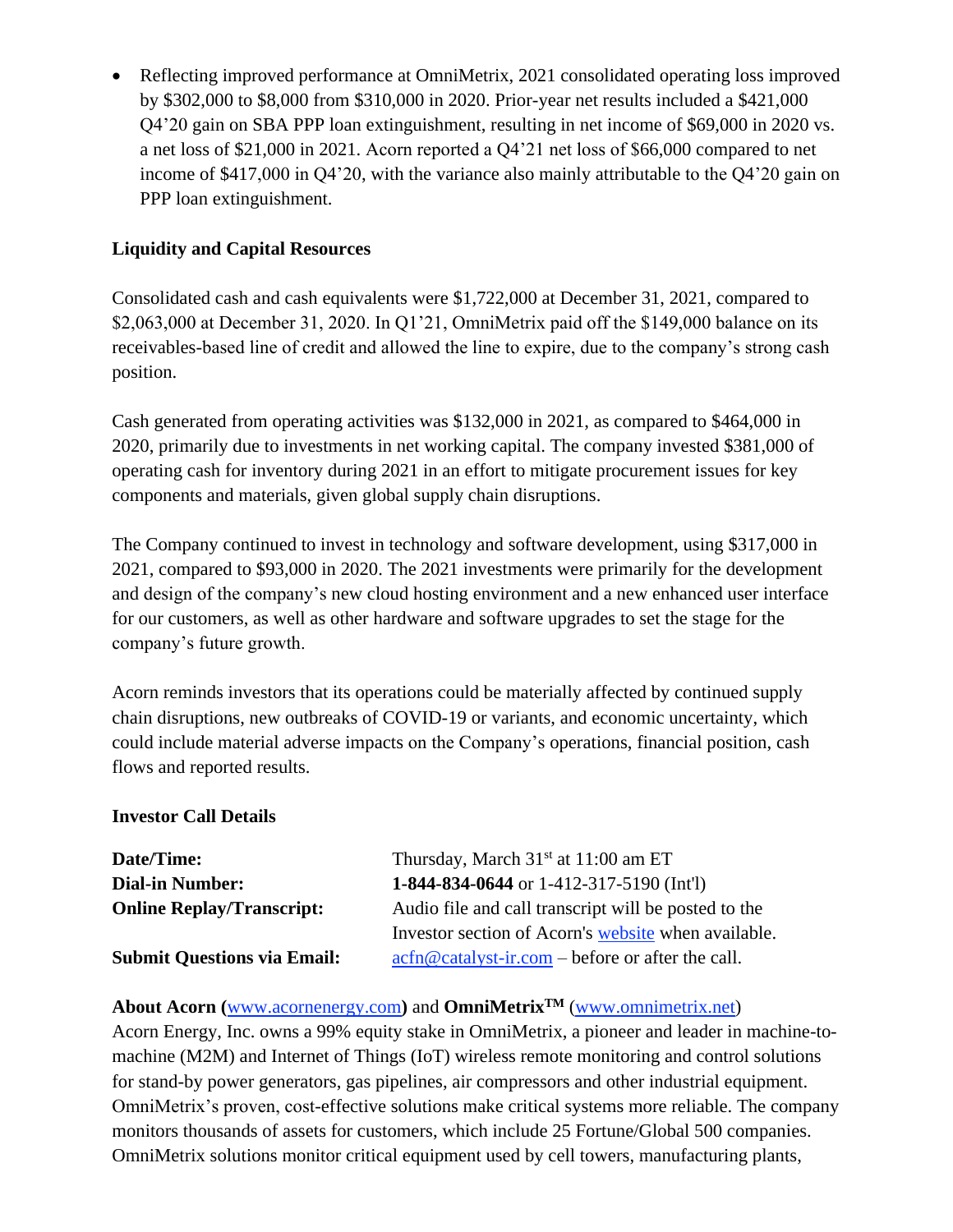medical facilities, data centers, retail stores, public transportation systems, energy distribution and federal, state and municipal government facilities in addition to residential back-up generators.

#### **Safe Harbor Statement**

This press release includes forward-looking statements, which are subject to risks and uncertainties. There is no assurance that Acorn will be successful in growing its business, reaching profitability, or maximizing the value of its operating company and other assets. A complete discussion of the risks and uncertainties that may affect Acorn Energy's business, including the business of its subsidiary, is included in "Risk Factors" in the Company's most recent Annual Report on Form 10-K as filed by the Company with the Securities and Exchange Commission.

#### **Follow us**

Twitter: [@Acorn\\_IR](https://twitter.com/ACORN_IR) and [@OmniMetrix](https://twitter.com/OmniMetrix) **Investor Relations Contacts** Catalyst IR William Jones, 267-987-2082 David Collins, 212-924-9800 [acfn@catalyst-ir.com](mailto:acfn@catalyst-ir.com)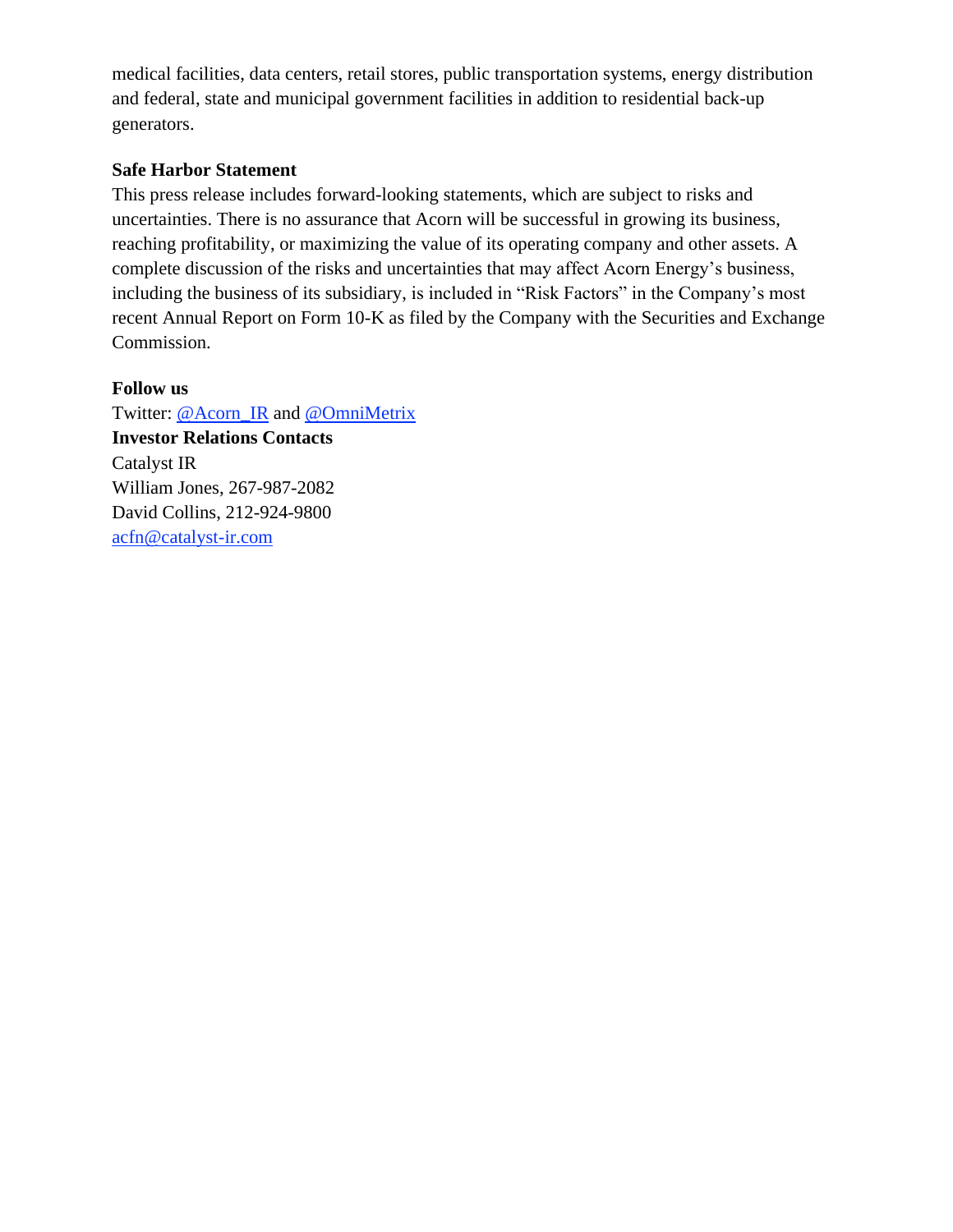#### **ACORN ENERGY, INC. AND SUBSIDIARIES CONDENSED CONSOLIDATED STATEMENTS OF OPERATIONS (IN THOUSANDS, EXCEPT NET (LOSS) INCOME PER SHARE DATA)**

|                                                   |              | <b>Year ended</b><br>December 31, |               |        | <b>Three months ended</b><br>December 31, |        |               |        |
|---------------------------------------------------|--------------|-----------------------------------|---------------|--------|-------------------------------------------|--------|---------------|--------|
|                                                   |              | 2021<br>2020                      |               |        | 2021                                      |        | 2020          |        |
| Revenue                                           | $\mathbb{S}$ | 6,776                             | $\mathcal{S}$ | 5,922  | $\mathcal{S}$                             | 1,754  | $\mathcal{S}$ | 1,599  |
| Cost of sales                                     |              | 1,877                             |               | 1,791  |                                           | 529    |               | 489    |
| Gross profit                                      |              | 4,899                             |               | 4,131  |                                           | 1,225  |               | 1,110  |
| Operating expenses:                               |              |                                   |               |        |                                           |        |               |        |
| Research and development expenses                 |              | 739                               |               | 619    |                                           | 207    |               | 166    |
| Selling, general and administrative expenses      |              | 4,168                             |               | 3,822  |                                           | 1,082  |               | 935    |
| Total operating expenses                          |              | 4,907                             |               | 4,441  |                                           | 1,289  |               | 1,101  |
| Operating (loss) income                           |              | (8)                               |               | (310)  |                                           | (64)   |               | 9      |
| Finance expense, net                              |              | (5)                               |               | (35)   |                                           |        |               | (7)    |
| Gain on SBA PPP loan extinguishment               |              |                                   |               | 421    |                                           |        |               | 421    |
| (Loss) income before income taxes                 |              | (13)                              |               | 76     |                                           | (64)   |               | 423    |
| Income tax expense                                |              |                                   |               |        |                                           |        |               |        |
| Net (loss) income after income taxes              |              | (13)                              |               | 76     |                                           | (64)   |               | 423    |
| Non-controlling interest share of income          |              | (8)                               |               | (7)    |                                           | (2)    |               | (6)    |
| Net (loss) income attributable to Acorn Energy,   |              |                                   |               |        |                                           |        |               |        |
| Inc. shareholders                                 | \$           | (21)                              | \$            | 69     | \$                                        | (66)   | \$            | 417    |
|                                                   |              |                                   |               |        |                                           |        |               |        |
| Basic and diluted net (loss) income per share     |              |                                   |               |        |                                           |        |               |        |
| attributable to Acorn Energy, Inc. shareholders:  |              |                                   |               |        |                                           |        |               |        |
| Net (loss) income per share attributable to       |              |                                   |               |        |                                           |        |               |        |
| Acorn Energy, Inc. shareholders - basic and       |              |                                   |               |        |                                           |        |               |        |
| diluted                                           | \$           | (0.00)                            | \$            | 0.00   | \$                                        | (0.00) | \$            | 0.01   |
| Weighted average number of shares outstanding     |              |                                   |               |        |                                           |        |               |        |
| attributable to Acorn Energy, Inc. shareholders - |              |                                   |               |        |                                           |        |               |        |
| basic                                             |              | 39,688                            |               | 39,674 |                                           | 39,688 |               | 39,688 |
| Weighted average number of shares outstanding     |              |                                   |               |        |                                           |        |               |        |
| attributable to Acorn Energy, Inc. shareholders - |              |                                   |               |        |                                           |        |               |        |
| diluted                                           |              | 39,688                            |               | 39,713 |                                           | 39,688 |               | 39,766 |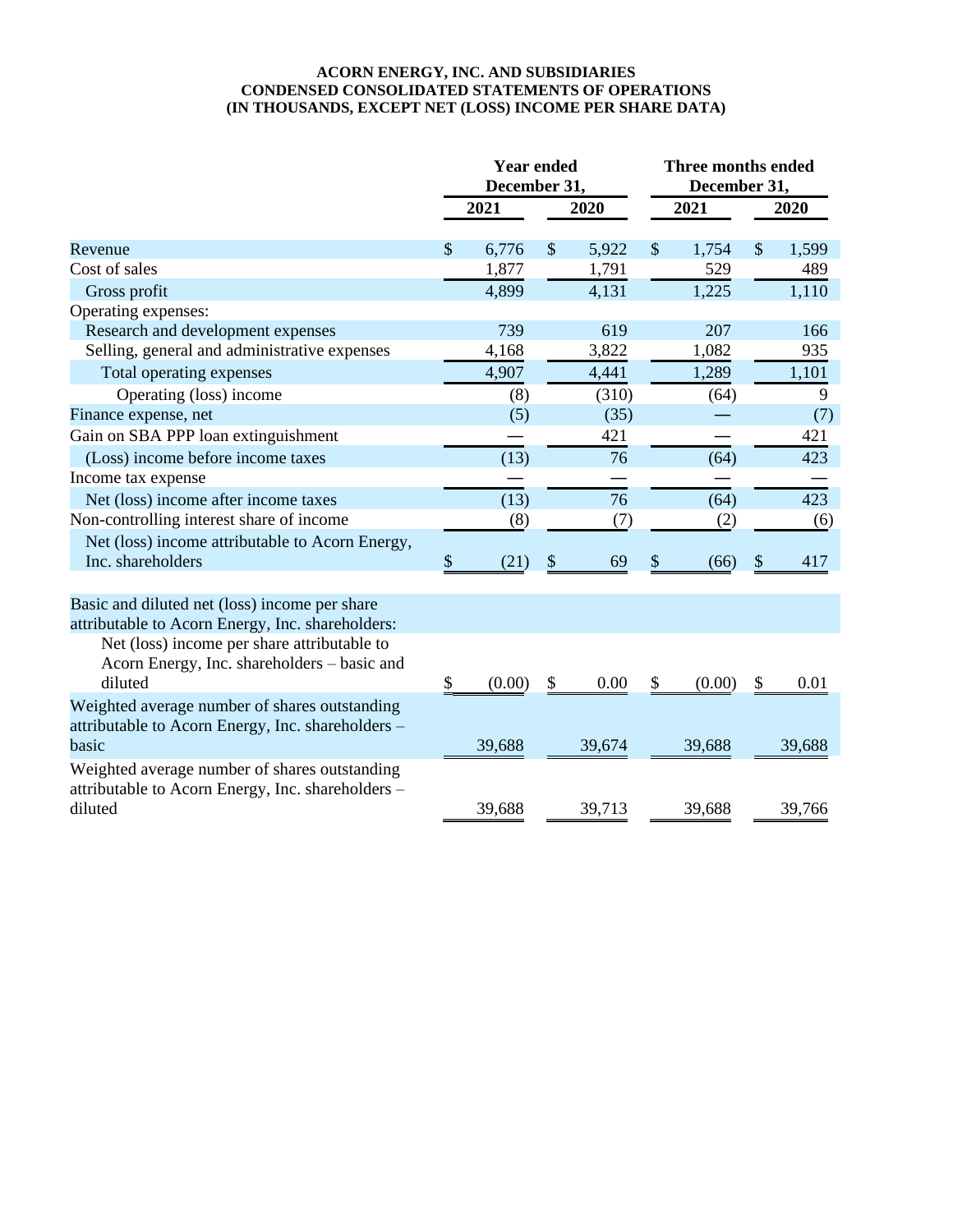#### **ACORN ENERGY, INC. AND SUBSIDIARIES CONSOLIDATED BALANCE SHEETS (IN THOUSANDS, EXCEPT SHARE AND PER SHARE DATA)**

|                                                                           | As of<br>December 31, |            |                           |            |
|---------------------------------------------------------------------------|-----------------------|------------|---------------------------|------------|
|                                                                           |                       | 2021       |                           | 2020       |
| <b>ASSETS</b>                                                             |                       |            |                           |            |
| Current assets:                                                           |                       |            |                           |            |
| Cash                                                                      | \$                    | 1,722      | $\boldsymbol{\mathsf{S}}$ | 2,063      |
| Accounts receivable, net                                                  |                       | 876        |                           | 608        |
| Inventory, net                                                            |                       | 617        |                           | 236        |
| Other current assets                                                      |                       | 229        |                           | 126        |
| Deferred cost of goods sold                                               |                       | 799        |                           | 764        |
| Total current assets                                                      |                       | 4,243      |                           | 3,797      |
| Property and equipment, net                                               |                       | 517        |                           | 268        |
| Right-of-use assets, net                                                  |                       | 399        |                           | 494        |
| Deferred cost of goods sold                                               |                       | 714        |                           | 542        |
| Other assets                                                              |                       | 169        |                           | 100        |
| Total assets                                                              | \$                    | 6,042      | \$                        | 5,201      |
|                                                                           |                       |            |                           |            |
| <b>LIABILITIES AND DEFICIT</b><br><b>Current liabilities:</b>             |                       |            |                           |            |
| Short-term credit                                                         | \$                    |            | $\mathcal{S}$             | 149        |
| Accounts payable                                                          |                       | 457        |                           | 229        |
| Accrued expenses                                                          |                       | 164        |                           | 168        |
| Deferred revenue                                                          |                       | 3,541      |                           | 3,214      |
| Current operating lease liabilities                                       |                       | 107        |                           | 99         |
| Other current liabilities                                                 |                       | 34         |                           | 33         |
|                                                                           |                       |            |                           |            |
| Total current liabilities                                                 |                       | 4,303      |                           | 3,892      |
| Long-term liabilities:                                                    |                       |            |                           |            |
| Deferred revenue                                                          |                       | 1,852      |                           | 1,340      |
| Noncurrent operating lease liabilities                                    |                       | 336        |                           | 443        |
| Other long-term liabilities                                               |                       | 12         |                           | 45         |
| Total long-term liabilities                                               |                       | 2,200      |                           | 1,828      |
| Commitments and contingencies                                             |                       |            |                           |            |
| Deficit:                                                                  |                       |            |                           |            |
| Acorn Energy, Inc. shareholders                                           |                       |            |                           |            |
| Common stock - \$0.01 par value per share:                                |                       |            |                           |            |
| Authorized $-42,000,000$ shares; Issued $-39,687,589$ shares at           |                       |            |                           |            |
| December 31, 2021 and 2020                                                |                       | 397        |                           | 397        |
| Additional paid-in capital                                                |                       | 102,801    |                           | 102,726    |
| Warrants                                                                  |                       | 3          |                           |            |
| Accumulated deficit                                                       |                       | (100, 634) |                           | (100, 613) |
| Treasury stock, at cost – 801,920 shares at December 31, 2021 and<br>2020 |                       | (3,036)    |                           | (3,036)    |
| Total Acorn Energy, Inc. shareholders' deficit                            |                       | (469)      |                           | (523)      |
| Non-controlling interests                                                 |                       | 8          |                           | 4          |
| Total deficit                                                             |                       | (461)      |                           | (519)      |
|                                                                           |                       |            |                           |            |
| Total liabilities and deficit                                             | \$                    | 6,042      | \$                        | 5,201      |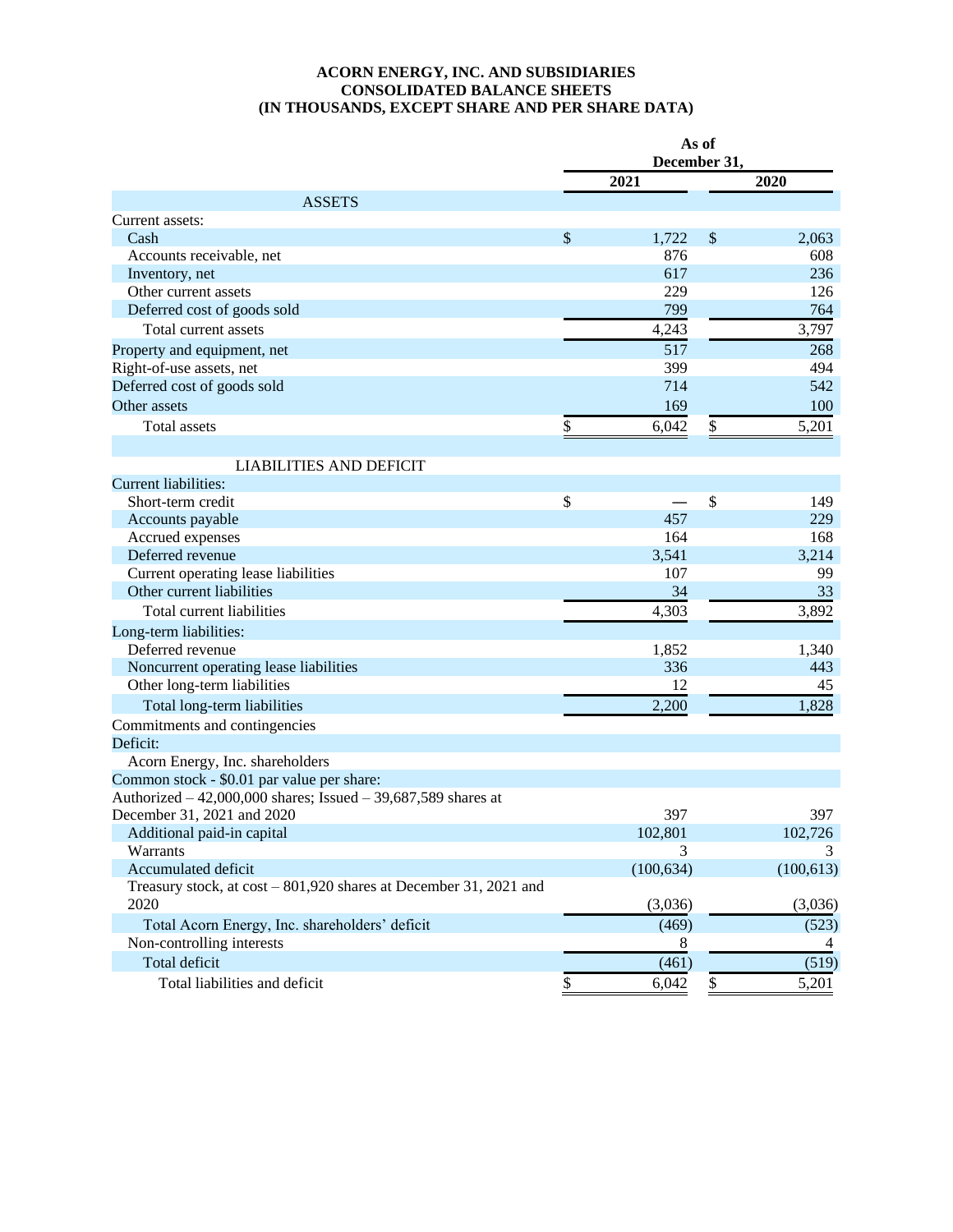#### **ACORN ENERGY, INC. AND SUBSIDIARIES CONSOLIDATED STATEMENTS OF CASH FLOWS (IN THOUSANDS)**

|                                                               | Year ended December 31, |                |    |                |
|---------------------------------------------------------------|-------------------------|----------------|----|----------------|
|                                                               |                         | 2021           |    | 2020           |
| Cash flows provided by operating activities:                  |                         |                |    |                |
| Net (loss) income                                             | \$                      | (13)           | \$ | 76             |
| Depreciation and amortization                                 |                         | 75             |    | 22             |
| Non-cash lease expense                                        |                         | 117            |    | 118            |
| Forgiveness of SBA PPP loan                                   |                         |                |    | (421)          |
| Stock-based compensation                                      |                         | 75             |    | 35             |
| Change in operating assets and liabilities:                   |                         |                |    |                |
| (Increase) decrease in accounts receivable                    |                         | (268)          |    | 354            |
| (Increase) decrease in inventory                              |                         | (381)          |    | 55             |
| (Increase) decrease in deferred cost of goods sold            |                         | (207)          |    | 127            |
| (Increase) decrease in other current assets and other assets  |                         | (172)          |    | 49             |
| Increase in deferred revenue                                  |                         | 839            |    | 59             |
| Decrease in operating lease liability                         |                         | (121)          |    | (78)           |
| Increase in accounts payable, accrued expenses, other current |                         |                |    |                |
| liabilities and non-current liabilities                       |                         | 188            |    | 68             |
| Net cash provided by operating activities                     |                         | 132            |    | 464            |
|                                                               |                         |                |    |                |
| Cash flows used in investing activities:                      |                         |                |    |                |
| Investments in technology                                     |                         | (317)          |    | (93)           |
| Other capital investments                                     |                         | (7)            |    | (8)            |
| Net cash used in investing activities                         |                         | (324)          |    | (101)          |
|                                                               |                         |                |    |                |
| Cash flows provided by financing activities:                  |                         |                |    |                |
| Short-term credit, net                                        |                         | (149)          |    | 13             |
| Proceeds from SBA PPP loans, net of repayments                |                         |                |    | 421            |
| Stock option exercise proceeds                                |                         |                |    | 19             |
| Net cash (used in) provided by financing activities           |                         | (149)          |    | 453            |
|                                                               |                         |                |    |                |
| Net (decrease) increase in cash                               |                         | (341)          |    | 816            |
| Cash at the beginning of the year                             |                         | 2,063          |    | 1,247          |
| Cash at the end of the year                                   | \$                      | 1,722          | \$ | 2,063          |
|                                                               |                         |                |    |                |
| Supplemental cash flow information:                           |                         |                |    |                |
| Cash paid during the year for:                                |                         |                |    |                |
|                                                               |                         |                |    |                |
| Interest                                                      | $\mathbb{S}$            | 6              | \$ | 30             |
| Income taxes                                                  |                         |                |    |                |
| Non-cash investing and financing activities:                  |                         |                |    |                |
| Forgiveness of SBA PPP loan                                   | $\mathbb{S}$            |                | \$ | 421            |
| Accrued preferred dividends to former CEO of OmniMetrix       | \$                      | $\overline{4}$ | \$ | $\overline{4}$ |
|                                                               |                         |                |    |                |